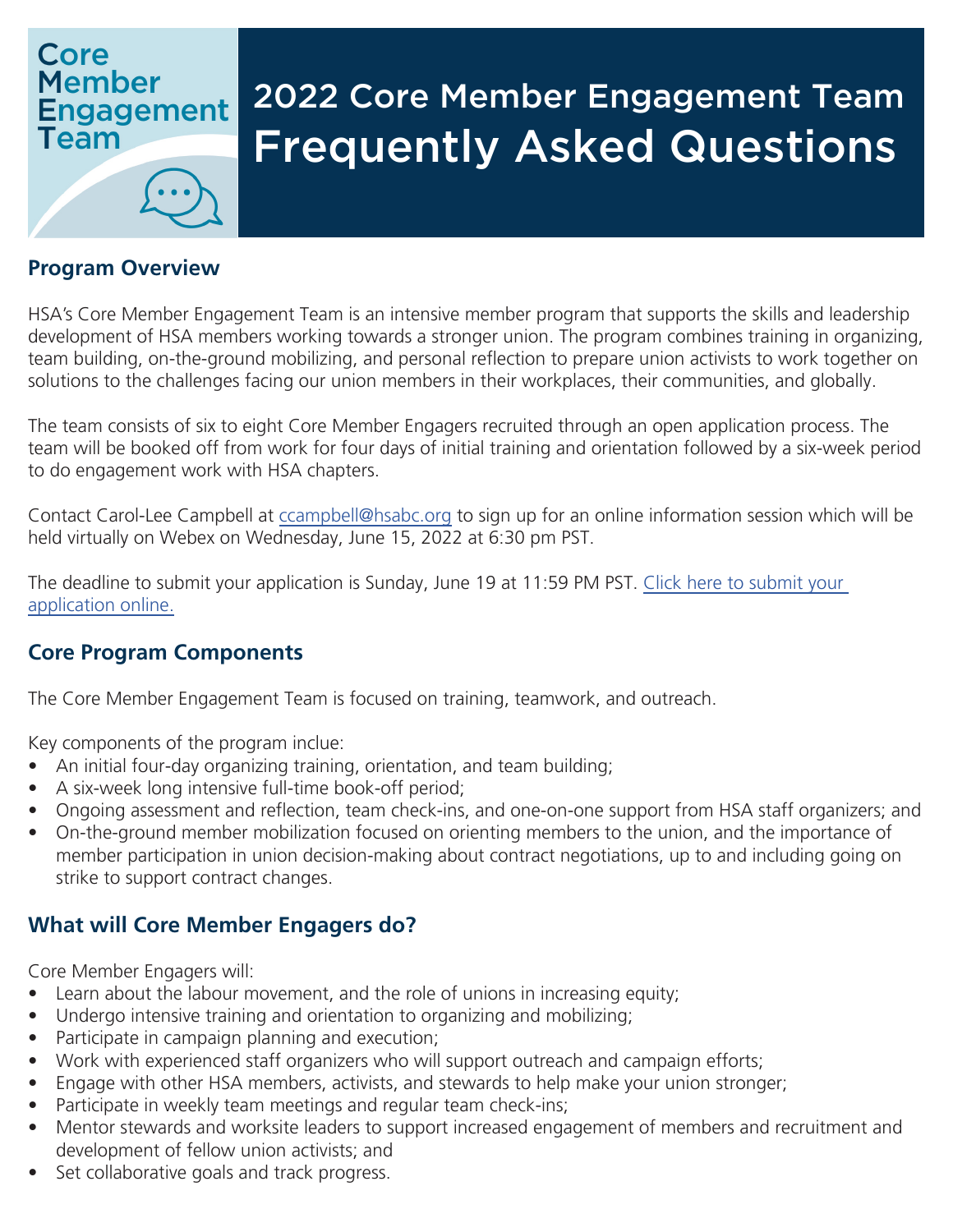

The team uses a "ladder of engagement" framework that identifies a series of escalating actions for members to develop a deeper commitment and engagement in the campaign. Members will learn and use engagement tactics including in-person conversations, phone calls, and mapping and charting of worksites in addition to participating in chapter meetings and drop-in membership information sessions.

By the end of the campaign period, engagers will have helped to identify and train union activists and leaders who can help build solidarity and develop their local chapters. These activists will understand the value of member engagement and have the tools to build and organize around important issues and campaigns in their workplaces.

## **Who should apply?**

Core Member Engagers should:

- Be deeply committed to collectively building a stronger, and more participatory union;
- Have an interest in and previous experience with outreach and engagement, with getting others to take action on an issue or campaign, either within HSA or another organization;
- Have a demonstrated commitment to anti-oppression, cultural humility and decolonization;
- Be comfortable holding conversations with members and activists they may not have met before; and
- Be available for the full duration of the program including the six-week book-off period, four-day training, and some follow up meetings.

Examples of engagement work could include:

- Growing and training a list of active volunteers for a sports team;
- Striking up conversations with your neighbours and moving them to action on a community issue;
- Working with members of your faith community to provide services to your unhoused neighbours; or
- Listening to your colleagues and advancing their concerns in your workplace.

## **What does the application process look like?**

The deadline for applications is Sunday, June 19 at 11:59 PM PST. From there, applications will be reviewed and short-listed, and a selection committee will conduct interviews. All applicants will be notified by mid-July if they have been approved for the program.

## **What is the time commitment?**

For the majority of Core Member Engagers, this will be a full-time intensive experience. Full-time availability is important to the success of campaign activities and leadership development. Availability for the four-day training and six-week full-time book off period are mandatory for participation in the program. Accommodation may be made for participation with reduced or part-time hours.

## **What kind of training and support can I expect?**

A four-day training and team orientation will take place from September 6 – 9, 2022 at the HSA office in New Westminster. The team will learn important outreach and engagement skills and techniques from experienced HSA staff and other labour activists.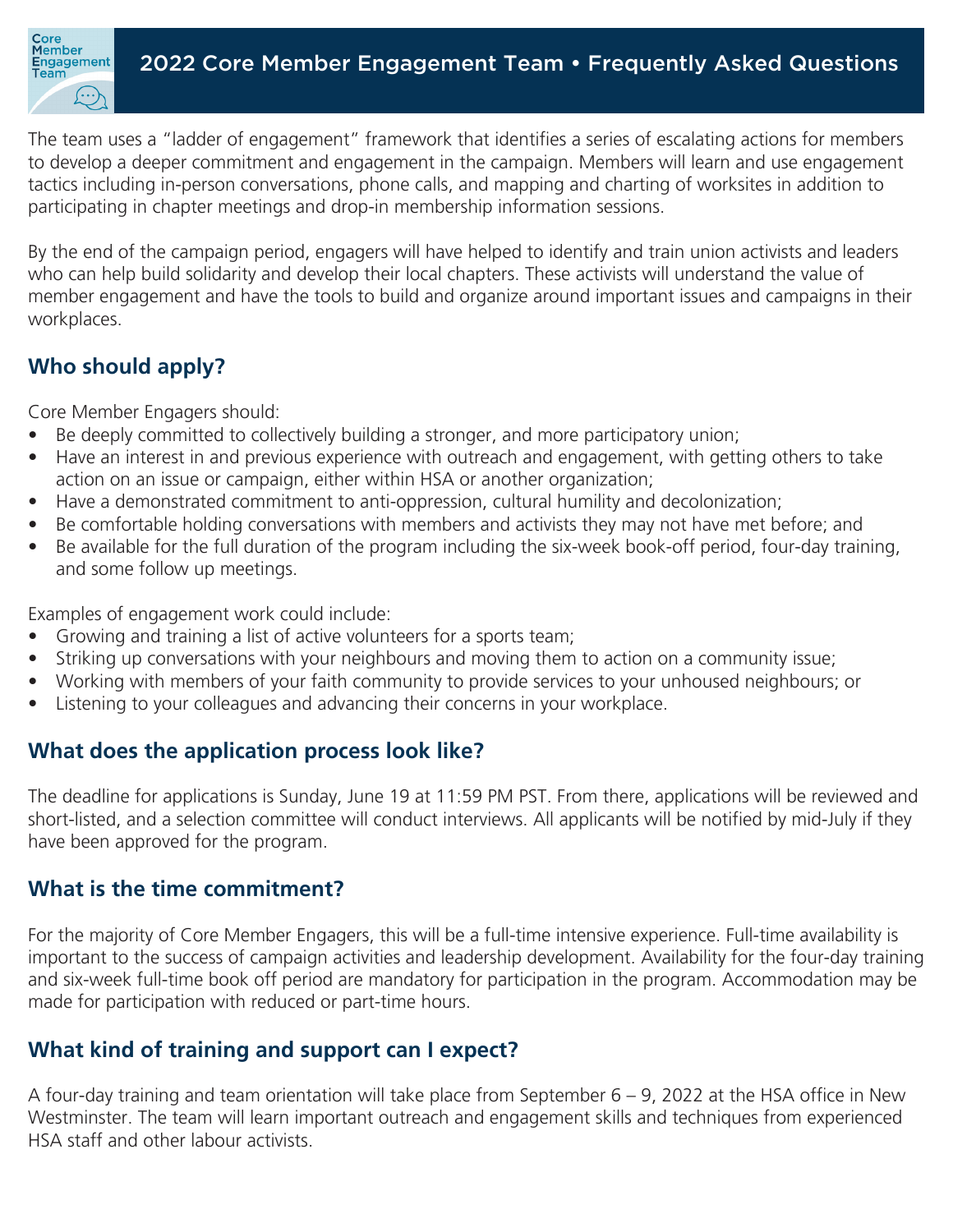

Core Member Engagers will meet as a group at the beginning of each week for a briefing, debrief regularly with the team, and debrief individually with a staff organizer each week. The team may also participate in webinars and other learning opportunities for continued education.

## **What are the key dates?**

- May 20: Application period opens
- June 15: Virtual Information Session at 6:30 pm via Webex
- June 19: Application period closes at 11:59pm
- Late June: Applications will be evaluated and a selection committee including a member of the HSA Board of Directors, Member Engagement Team graduate and HSA Organizer will conduct interviews
- Mid July: Successful applicants will be notified
- September 6 9: Four-day team training, orientation, and team building
- October 3 November 10: Six-week full-time book-off period

#### **Will HSA reimburse my wages and expenses?**

Yes, Core Member Engagers receive wage replacement and expense reimbursement. Any travel and accommodation costs related to the the work will be covered by HSA. Engagers may be required to travel and be available to meet with other members outside of standard work hours (9 am to 5 pm).

#### **What about COVID-19 and physical distancing?**

Due to the COVID pandemic, the Core Member Engagement Team will be considerate of physical distancing and other safety measures. Site visits, walkabouts, and other in-person meetings may not be appropriate. Core Member Engagers may have to use alternative methods to conduct member engagement such as:

- Video conferencing
- Group and text messaging apps and tools
- Phone calls
- And other online digital organizing and social media tools

#### **Do I have to be a steward?**

No, you do not have to be a steward to apply. Any member can apply.

HSA is working towards equity and encourages people who experience marginalization (including but not limited to Indigenous peoples, people of the global majority, women, young workers, people with disabilities, LGBTQ2SIA+, immigrants and refugees, and diverse faiths) to apply for the HSA Core Member Engagement team.

## **Do I have to live in the Lower Mainland?**

No, this opportunity is open to all members living across the province.